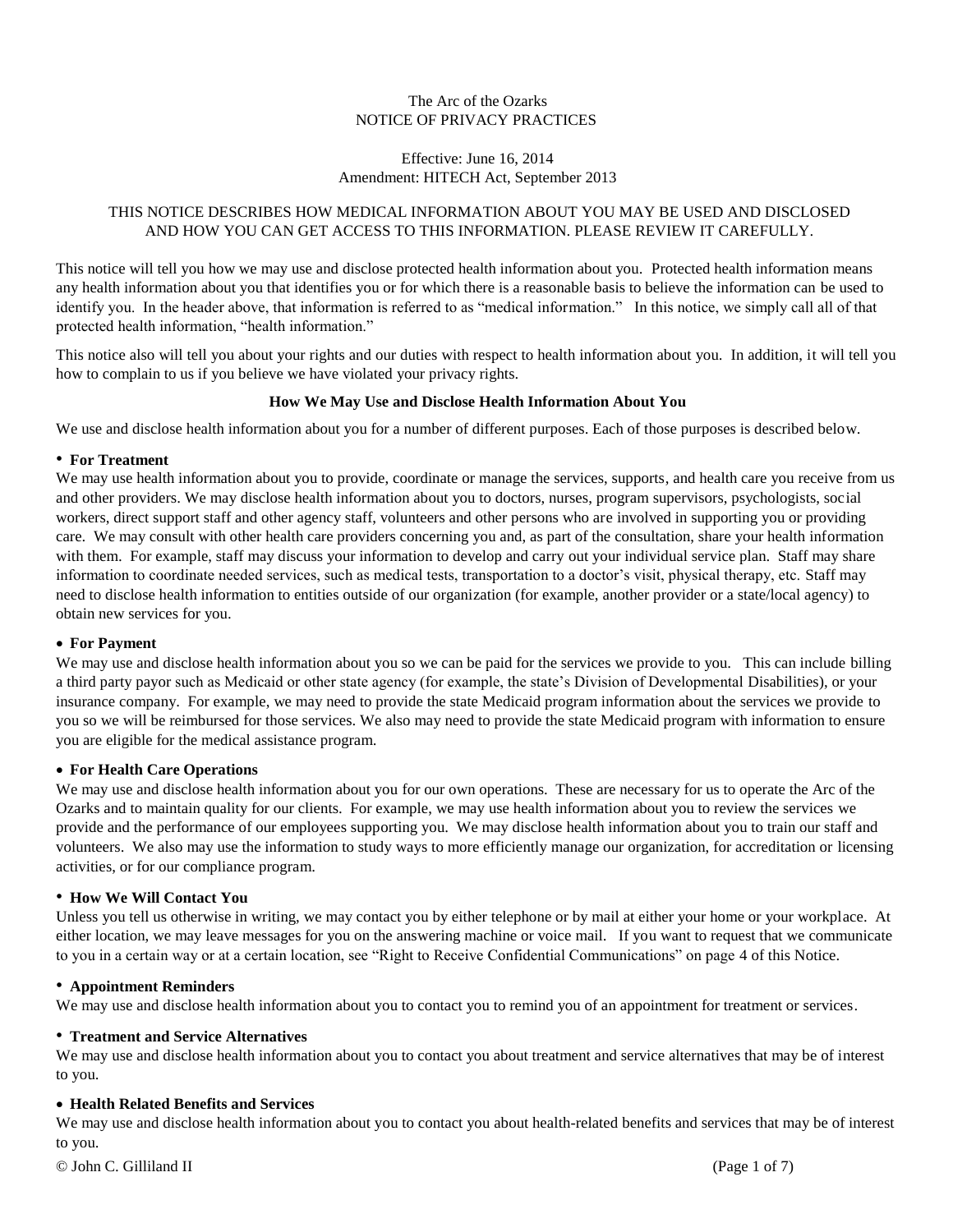### • **Marketing Communications**

We may use and disclose health information about you to communicate with you about a product or service to encourage you to purchase the product or service. This may be:

- a. To describe a health-related product or service that is provided by us;
- b. For your treatment;
- c. For case management or care coordination for you;
- d. To direct or recommend alternative treatments, therapies, health care providers, settings of care.

We may communicate to you about products and services in a face-to-face communication by us to you. We also may communicate about products or services in the form of a promotional gift of nominal value.

All other use and disclosure of health information about you by us to make a communication about a product or service to encourage the purchase or use of a product or service will be done only with your written authorization.

### • **Sale of PHI**

We shall not permit the sale of PHI (HITECH Act Section 13405 (d)).

#### • **Client Immunization Records**

We shall only release client immunization records when a request for release of such information has been received and we have verified proper and legal approval by the parent/guardian to release the information.

#### • **Fundraising**

We may use and disclose health information about you to raise funds for the Arc of the Ozarks. We may disclose health information to a business associate of the Arc of the Ozarks or a foundation related to the Arc of the Ozarks so that business associate or foundation may contact you to raise money for the benefit of the Arc of the Ozarks. We will only release demographic information, such as your name and address, and the dates you received treatment or services from the Arc of the Ozarks. If you do not want the Arc of the Ozarks or its foundation to contact you for fundraising, you must notify the Privacy Officer in writing.

### • **The Arc of the Ozarks Directory**

We may include your name, your location in our facility, your condition described in general terms, and your religious affiliation in our directory while you receive services. This information, except for your religious affiliation, may be released to people who ask for you by name. Your religious affiliation may be given to members of the clergy, such as a minister, priest or rabbi. If you do not want included in our facility directory, or you want to restrict the information we include in the directory, you must notify the Privacy Officer of your objection.

## • **Disclosures to Family and Others**

We may disclose to a parent/guardian, personal representative, family member, other relative, a close personal friend, or any other person identified by you, health information about you that is directly relevant to that person's involvement with the services and supports you receive or payment for those services and supports. We also may use or disclose health information about you to notify, or assist in notifying, those persons of your location, general condition, or death. If there is a family member, other relative, or close personal friend that you do not want us to disclose health information about you to, please notify the Arc of the Ozarks Privacy Officer or tell our staff member who is providing care to you.

#### • **Disaster Relief**

We may use or disclose health information about you to a public or private entity authorized by law or by its charter to assist in disaster relief efforts. This will be done to coordinate with those entities in notifying a parent/guardian, personal representative, family member, other relative, close personal friend, or other person identified by you of your location, general condition or death.

## • **Required by Law**

We may use or disclose health information about you when we are required to do so by law.

## • **Public Health Activities**

We may disclose health information about you for public health activities and purposes. This includes reporting health information to a public health authority that is authorized by law to collect or receive the information for purposes of preventing or controlling disease. Or, one that is authorized to receive reports of child abuse and neglect. It also includes reporting for purposes of activities related to the quality, safety or effectiveness of a United States Food and Drug administration regulated product or activity.

#### • **Victims of Abuse, Neglect or Domestic Violence**

We may disclose health information about you to a government authority authorized by law to receive reports of abuse, neglect, or domestic violence, if we believe you are a victim of abuse, neglect, or domestic violence. This will occur to the extent the disclosure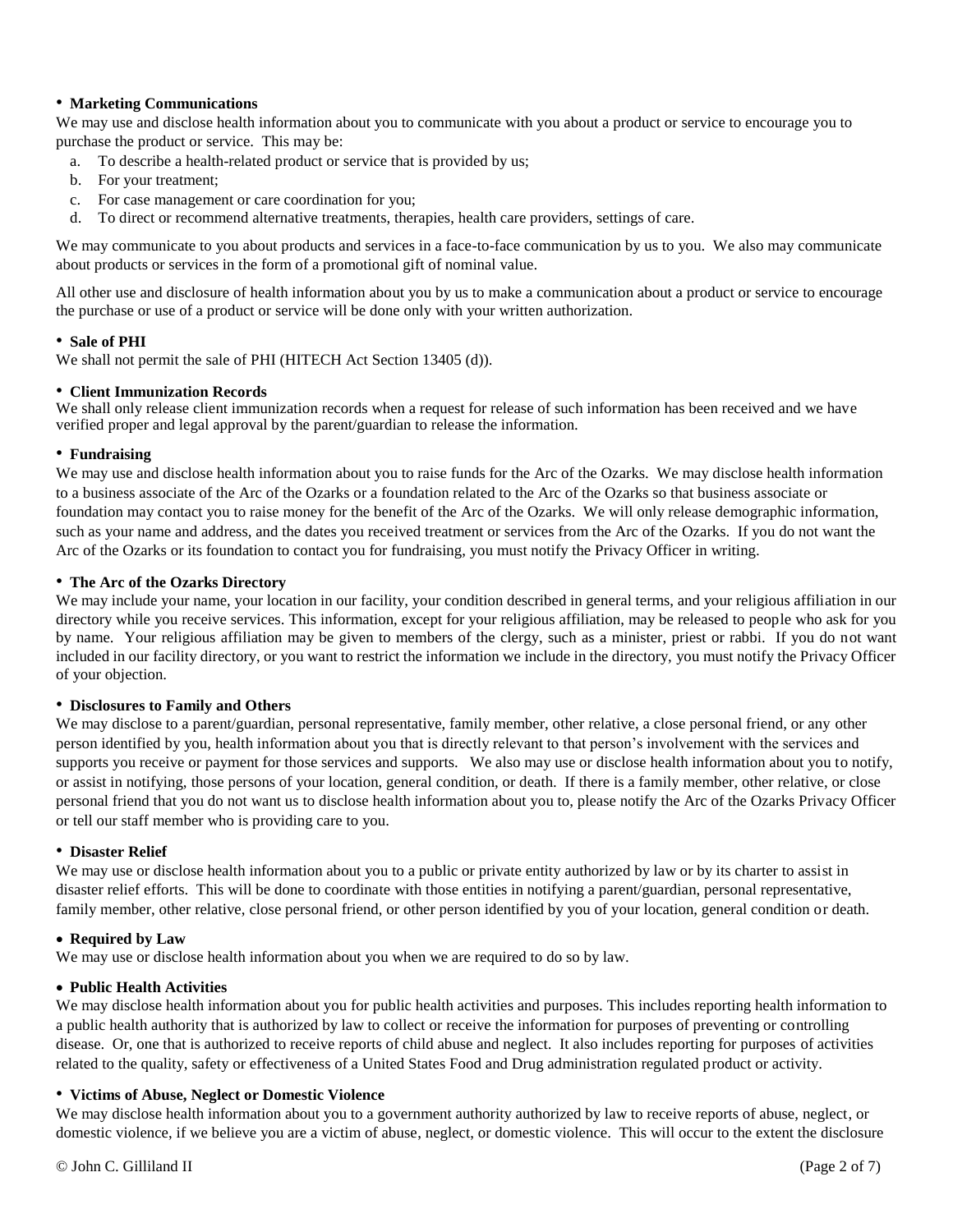is: (a) required by law; (b) agreed to by you or your personal representative; or, (c) authorized by law and we believe the disclosure is necessary to prevent serious harm to you or to other potential victims, or, if you are incapacitated and certain other conditions are met, a law enforcement or other public official represents that immediate enforcement activity depends on the disclosure.

## • **Health Oversight Activities**

We may disclose health information about you to a health oversight agency for activities authorized by law, including audits, investigations, inspections, licensure or disciplinary actions. These and similar types of activities are necessary for appropriate oversight of the health care system, government benefit programs, and entities subject to various government regulations.

## • **Judicial and Administrative Proceedings**

We may disclose health information about you in the course of any judicial or administrative proceeding in response to an order of the court or administrative tribunal. We also may disclose health information about you in response to a subpoena, discovery request, or other legal process but only if efforts have been made to tell you about the request or to obtain an order protecting the information to be disclosed.

## • **Disclosures for Law Enforcement Purposes**

We may disclose health information about you to a law enforcement official for law enforcement purposes:

- a. As required by law.
- b. In response to a court, grand jury or administrative order, warrant or subpoena.
- c. To identify or locate a suspect, fugitive, material witness or missing person.
- d. About an actual or suspected victim of a crime and that person agrees to the disclosure. If we are unable to obtain that person's agreement, in limited circumstances, the information may still be disclosed.
- e. To alert law enforcement officials to a death if we suspect the death may have resulted from criminal conduct.
- f. About crimes that occur at our facility.
- g. To report a crime in emergency circumstances.

## • **Coroners and Medical Examiners**

We may disclose health information about you to a coroner or medical examiner for purposes such as identifying a deceased person and determining cause of death.

## • **Funeral Directors**

We may disclose health information about you to funeral directors as necessary for them to carry out their duties.

## • **Organ, Eye or Tissue Donation**

To facilitate organ, eye or tissue donation and transplantation, we may disclose health information about you to organ procurement organizations or other entities engaged in the procurement, banking or transplantation of organs, eyes or tissue.

#### • **Research**

Under certain circumstances, we may use or disclose health information about you for research. Before we disclose health information for research, the research will have been approved through an approval process that evaluates the needs of the research project with your needs for privacy of your health information. We may, however, disclose health information about you to a person who is preparing to conduct research to permit them to prepare for the project, but no health information will leave the Arc of the Ozarks during that person's review of the information.

## • **To Avert Serious Threat to Health or Safety**

We may use or disclose protected health information about you if we believe the use or disclosure is necessary to prevent or lessen a serious or imminent threat to the health or safety of a person or the public. We also may release information about you if we believe the disclosure is necessary for law enforcement authorities to identify or apprehend an individual who admitted participation in a violent crime or who is an escapee from a correctional institution or from lawful custody.

## • **Military**

If you are a member of the Armed Forces, we may use and disclose health information about you for activities deemed necessary by the appropriate military command authorities to assure the proper execution of the military mission. We may also release information about foreign military personnel to the appropriate foreign military authority for the same purposes.

## • **National Security and Intelligence**

We may disclose health information about you to authorized federal officials for the conduct of intelligence, counter-intelligence, and other national security activities authorized by law.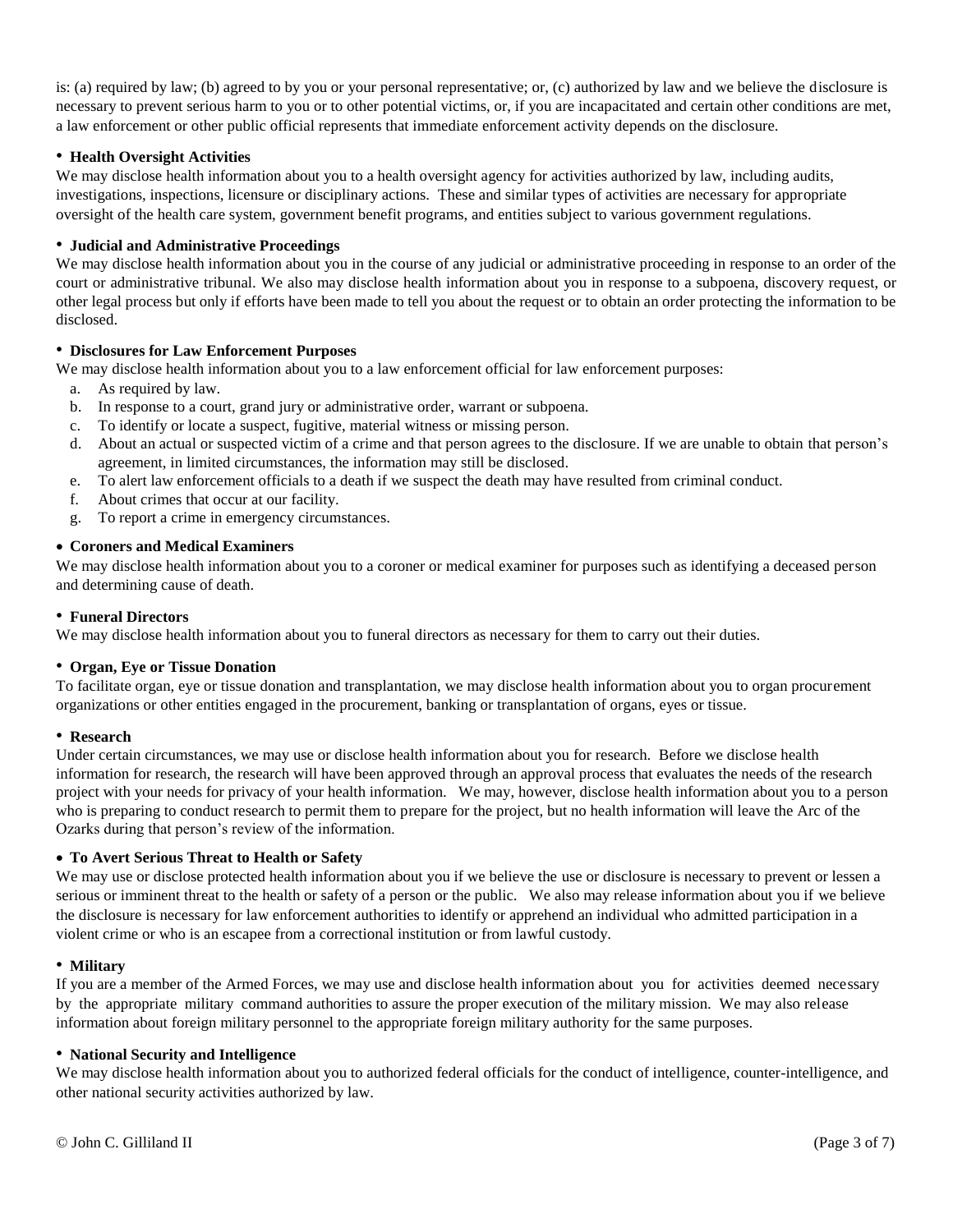## • **Protective Services for the President**

We may disclose health information about you to authorized federal officials so they can provide protection to the President of the United States, certain other federal officials, or foreign heads of state.

## • **Security Clearances**

We may use health information about you to make medical suitability determinations and may disclose the results to officials in the United States Department of State for purposes of a required security clearance or service abroad.

### • **Inmates; Persons in Custody**

We may disclose health information about you to a correctional institution or law enforcement official having custody of you. The disclosure will be made if the disclosure is necessary: (a) to provide health care to you; (b) for the health and safety of others; or, (c) the safety, security and good order of the correctional institution.

### • **Workers Compensation**

We may disclose health information about you to the extent necessary to comply with workers' compensation and similar laws that provide benefits for work-related injuries or illness without regard to fault.

### • **Other Uses and Disclosures**

Other uses and disclosures will be made only with your written authorization. You may revoke such an authorization at any time by notifying the Privacy Officer in writing of your desire to revoke it. However, if you revoke such an authorization, it will not have any effect on actions taken by us in reliance on it.

### **Your Rights With Respect to Health Information About You**

You have the following rights with respect to health information that we maintain about you.

### • **Right to Request Restrictions**

You have the right to request that we restrict the uses or disclosures of health information about you to carry out treatment, payment, or health care operations. You also have the right to request that we restrict the uses or disclosures we make to: (a) a family member, other relative, a close personal friend or any other person identified by you; or, (b) for to public or private entities for disaster relief efforts. For example, you could ask that we not disclose health information about you to your brother or sister.

To request a restriction, you may do so at any time. If you request a restriction, you should do so to the program supervisor of the program you are served in or the Arc of the Ozarks Privacy Officer at 417-864-7887 and tell us: (a) what information you want to limit; (b) whether you want to limit use or disclosure or both; and, (c) to whom you want the limits to apply (for example, disclosures to your spouse).

We are not required to agree to any requested restriction. However, if we do agree, we will follow that restriction unless the information is needed to provide emergency treatment. Even if we agree to a restriction, either you or we can later terminate the restriction.

## • **Right to Receive Confidential Communications**

You have the right to request that we communicate health information about you to you in a certain way or at a certain location. For example, you can ask that we only contact you by mail or at work. We will not require you to tell us why you are asking for the confidential communication.

If you want to request confidential communication, you must do so in writing to the program supervisor in the program that you receive service or by notifying the Arc of the Ozarks Privacy Officer. Your request must state how or where you can be contacted.

We will accommodate your request. However, we may, if necessary, require information from you concerning how payment will be handled. We also may require an alternate address or other method to contact you.

#### • **Right to Inspect and Copy**

With a few very limited exceptions, such as psychotherapy notes, you have the right to inspect and obtain a copy of health information about you.

To inspect or copy health information about you, you must submit your request in writing to the Arc of the Ozarks Privacy Officer at 1501 E. Pythian, Springfield, MO. 65802. Your request should state specifically what health information you want to inspect or copy. If you request a copy of the information, we may charge a fee for the costs of copying and, if you ask that it be mailed to you, the cost of mailing.

We will act on your request within thirty (30) calendar days after we receive your request. If we grant your request, in whole or in part, we will inform you of our acceptance of your request and provide access and copying.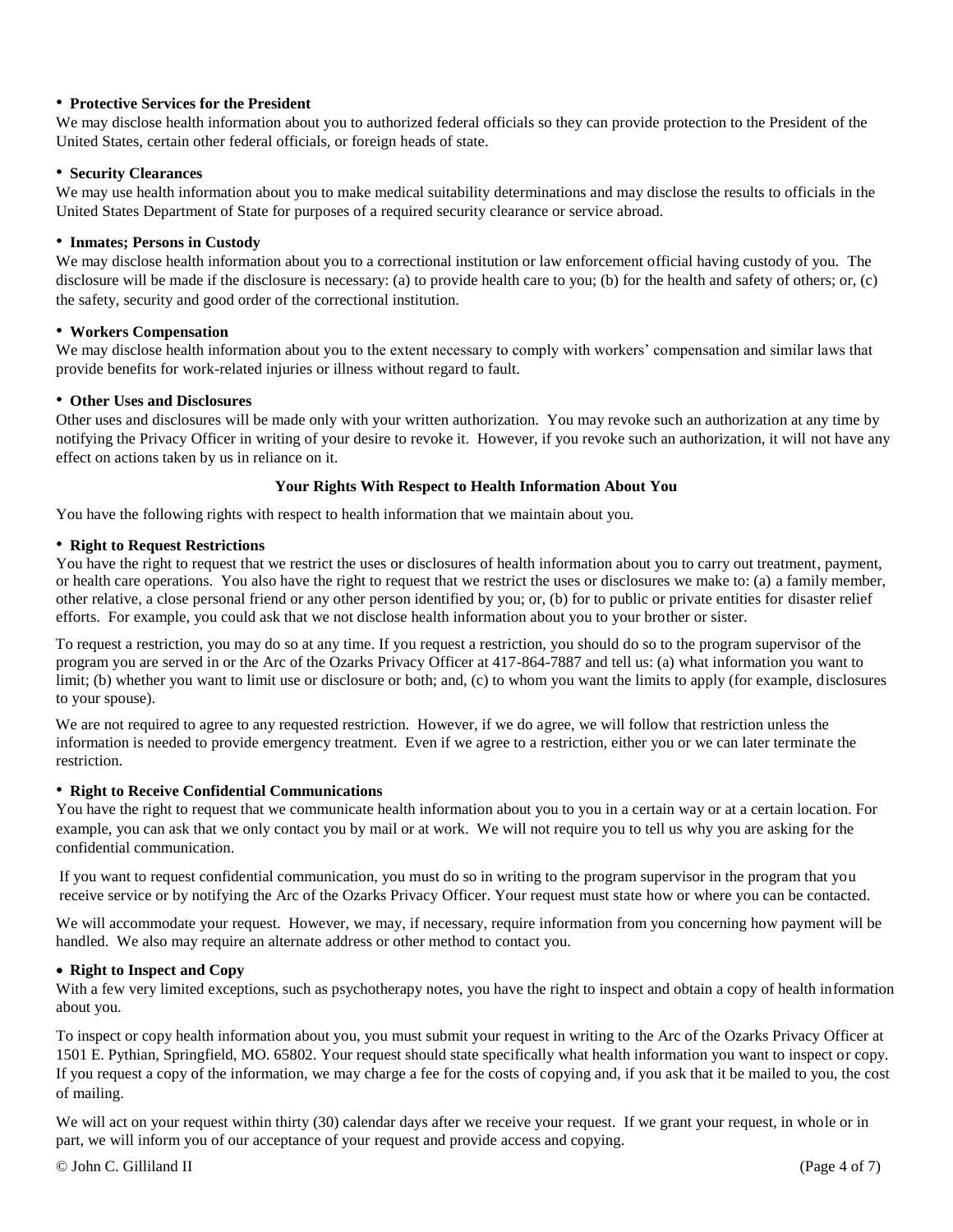We may deny your request to inspect and copy health information if the health information involved is:

- a. Psychotherapy notes;
- b. Information compiled in anticipation of, or use in, a civil, criminal or administrative action or proceeding;

If we deny your request, we will inform you of the basis for the denial, how you may have our denial reviewed, and how you may complain. If you request a review of our denial, it will conducted by a licensed health care professional designated by us who was not directly involved in the denial. We will comply with the outcome of that review.

## • **Right to Amend**

You have the right to ask us to amend health information about you. You have this right for so long as we maintain the health information.

To request an amendment, you must submit your request in writing to the Arc of the Ozarks Privacy Officer, 1501 E. Pythian, Springfield, MO, 65802. Your request must state the amendment desired and provide a reason in support of that amendment.

We will act on your request within sixty (60) calendar days after we receive your request. If we grant your request, in whole or in part, we will inform you of our acceptance of your request and provide access and copying.

If we grant the request, in whole or in part, we will seek your identification of an agreement to share the amendment with relevant other persons. We also will make the appropriate amendment to the health information by appending or otherwise providing a link to the amendment.

We may deny your request to amend health information about you. We may deny your request if it is not in writing and does not provide a reason in support of the amendment. In addition, we may deny your request to amend health information if we determine that the information:

- a. Was not created by us, unless the person or entity that created the information is no longer available to act on the requested amendment;
- b. Is not part of the health information maintained by us;
- c. Would not be available for you to inspect or copy; or,
- d. Is accurate and complete.

If we deny your request, we will inform you of the basis for the denial. You will have the right to submit a statement of disagreeing with our denial. Your statement may not exceed 2 pages. We may prepare a rebuttal to that statement. Your request for amendment, our denial of the request, your statement of disagreement, if any, and our rebuttal, if any, will then be appended to the health information involved or otherwise linked to it. All of that will then be included with any subsequent disclosure of the information, or, at our election, we may include a summary of any of that information.

If you do not submit a statement of disagreement, you may ask that we include your request for amendment and our denial with any future disclosures of the information. We will include your request for amendment and our denial (or a summary of that information) with any subsequent disclosure of the health information involved.

You also will have the right to complain about our denial of your request.

## • **Right to an Accounting of Disclosures**

You have the right to receive an accounting of disclosures of health information about you. The accounting may be for up to six (6) years prior to the date on which you request the accounting but not before April 14, 2003.

Certain types of disclosures are not included in such an accounting:

- a. Disclosures to carry out treatment, payment and health care operations;
- b. Disclosures of your health information made to you;
- c. Disclosures that are incident to another use or disclosure;
- d. Disclosures that you have authorized;
- e. Disclosures for our facility directory or to persons involved in your care;
- f. Disclosures for disaster relief purposes;
- g. Disclosures for national security or intelligence purposes;
- h. Disclosures to correctional institutions or law enforcement officials;
- i. Disclosures that are part of a limited data set for purposes of research, public health, or health care operations (a limited data set is where things that would directly identify you have been removed.
- j. Disclosures made prior to April 14, 2003.

Under certain circumstances your right to an accounting of disclosures to a law enforcement official or a health oversight agency may be suspended. Should you request an accounting during the period of time your right is suspended, the accounting would not include the disclosure or disclosures to a law enforcement official or to a health oversight agency.